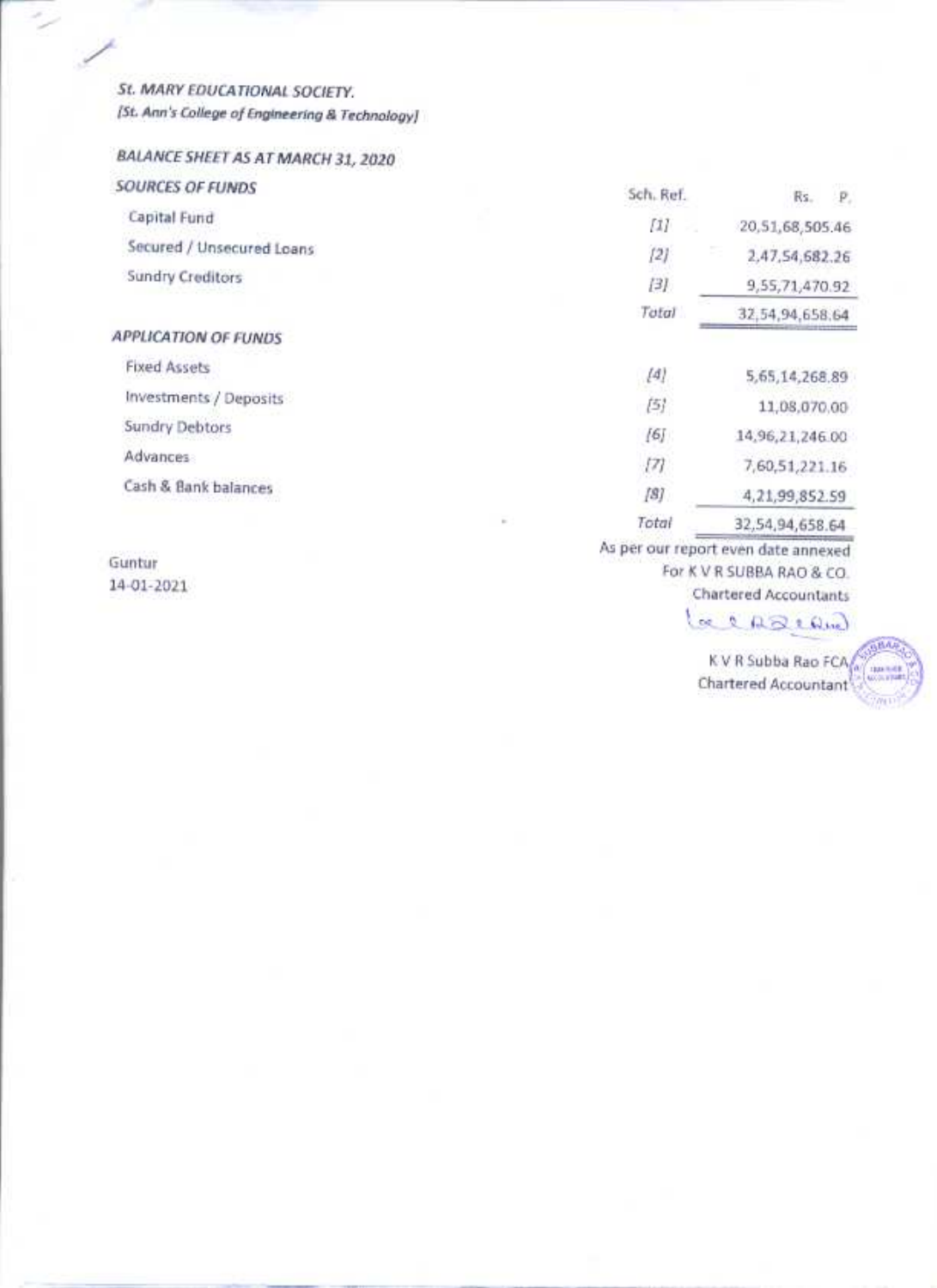**E. MARY EDUCATIONAL SOCIETY.** [St. Ann's College of Engineering & Technology]

| SCHEDULES TO BALANCE SHEET AS AT MARCH 31, 2020 |       |                    |
|-------------------------------------------------|-------|--------------------|
| SCHEDULE: [1]                                   |       | $Rs.$ $P.$         |
| <b>CAPITAL FUND:</b>                            |       |                    |
| Balance as on April 1, 2019                     |       | 16, 35, 78, 008.13 |
| Add: Surplus for the year                       |       | 4,15,90,497.33     |
|                                                 | Total | 20,51,68,505.46    |
| SCHEDULE: [2]                                   |       |                    |
| <b>SECURED / UNSECURED LOANS:</b>               |       |                    |
| Innova Car Loan - 34901233247                   |       | 4,05,796.75        |
| New Car Loan - 37486165647                      |       | 4,28,838.51        |
| Aakruti Interiors                               |       | 12,42,500.00       |
| Gunti Padmavathi                                |       | 28,00,000.00       |
| Muvyala Ramana Rao                              |       | 15,00,000.00       |
| Muvvala Vamsi Krishna A/c                       |       | 10,00,000.00       |
| Poli Reddy V                                    |       | 5,11,880.00        |
| Raja M                                          |       | 20,00,000.00       |
| S Lakshmana Rao                                 |       | 20,00,000.00       |
| Talluri Jaya Lakshmi                            |       | 5,00,000.00        |
| V Rama Krishna Rao                              |       | 19,00,000.00       |
| V.5 5 Projects P Ltd                            |       | 7,57,500.00        |
| Shriram Bus Loan                                |       | 97,08,167.00       |
|                                                 | Total | 2,47,54,682.26     |
| SCHEDULE: [3]                                   |       |                    |
| <b>SUNDRY CREDITORS:</b>                        |       |                    |
| Adbhutha Rani Saw Mill                          |       | 90,040.00          |
| Anantha Laxmi Iron & Hardware Stores            |       | 95,439.00          |
| <b>Bookionics</b>                               |       | 69,244.00          |
| National Scientific Products                    |       | 2,26,409.00        |
| Microcare Computers Pvt. Ltd.,                  |       | 1, 67, 365. 92     |
| Jayabharath Sanitations                         |       | 1,132.00           |
| P P Setty                                       |       | 64,620.00          |
| <b>Right Solutions</b>                          |       | 6,65,900.00        |
| Sri Lakshmi Balaji Stone Crusher                |       | 2,30,911.00        |
| Sri sai Furniture Works                         |       | 4,29,000.00        |
| Srinivasa Furniture Works                       |       | 6,22,825.00        |
| Sri Swathi Colours                              |       | 1,04,769.00        |
| S S Agencies (Oil Bunk)                         |       | 20,00,000.00       |
| S V Trading Company                             |       |                    |
| Venkataramana Electrical Stores                 |       | 1,76,061.00        |
| APSSDC Skill Training to be paid                |       | 2,64,791.00        |
| B Chanakya Raju - Road Contractor               |       | 8,16,358.00        |
| Provisions for:                                 |       | 20,00,000.00       |
| <b>JNTU</b> Infrastructure fee                  |       |                    |
| Salaries                                        |       | 49,83,550.00       |
| G <sub>5</sub> T                                |       | 8,24,38,568.00     |
|                                                 |       | 1,24,488.00        |
|                                                 | Total | 9,55,71,470.92     |
| <b>SCHEDULE: [5]</b>                            |       |                    |
| <b>INVESTMENTS / DEPOSITS:</b>                  |       |                    |
| <b>Electricity Deposit</b>                      |       | 10,87,196.00       |
| Gas Deposit                                     |       | 1,100.00           |
| Telephone deposit                               |       | 19,774.00          |

Total

11,08,070.00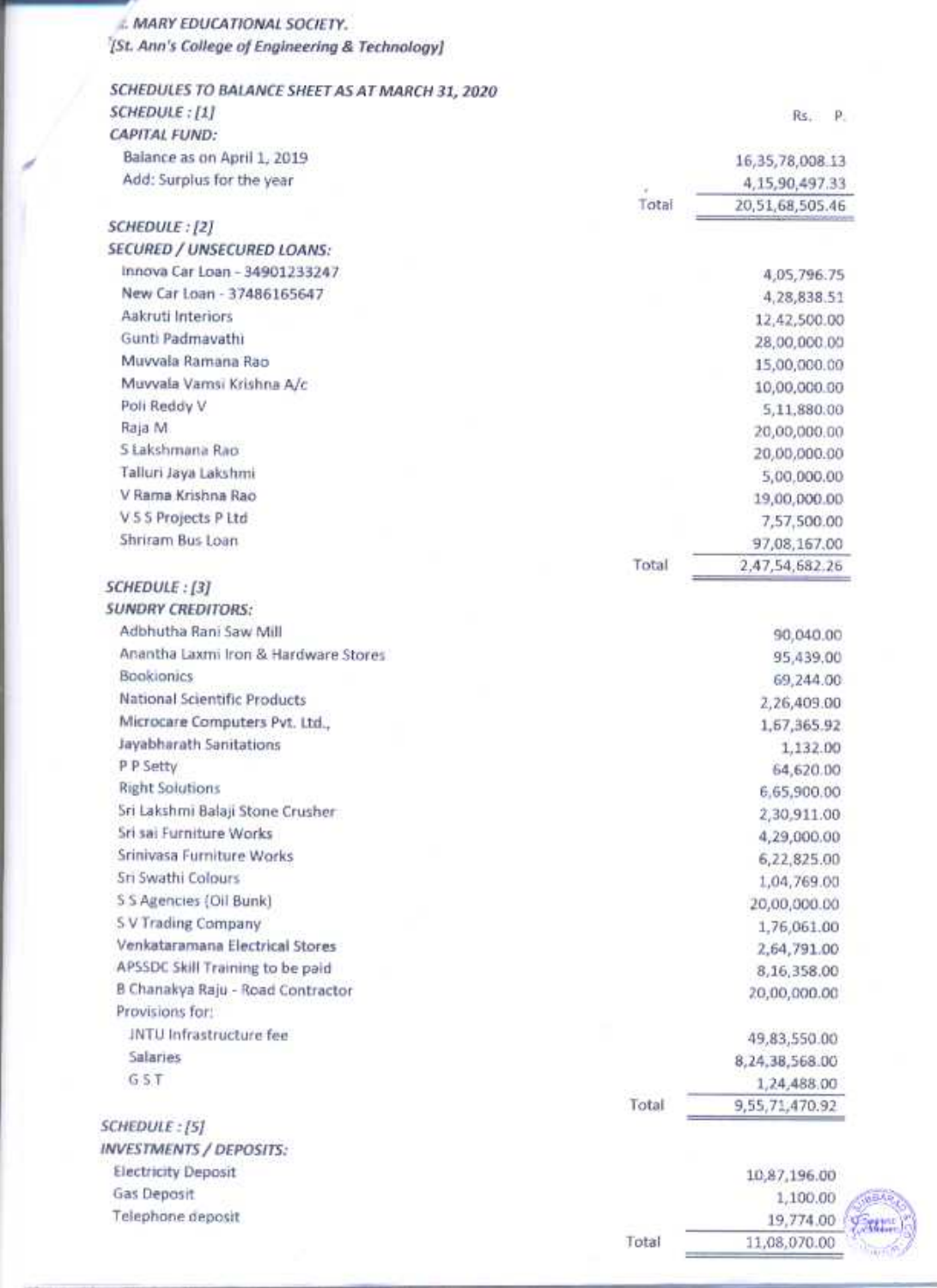| <b>CHEDULE: [6]</b>               |                |                    |
|-----------------------------------|----------------|--------------------|
| <b>SUNDRY DEBTORS:</b>            |                |                    |
| Hi-Q Electronic System            |                | 42,022.00          |
| Lawrence and Mayo (India) P Ltd., |                | 20,000.00          |
| Pramit Solar Systems - Hyd        |                | 2,00,000.00        |
| Sri Padma Sai Tiles House         |                | 57,818.00          |
| Staff advances                    |                | 10,11,150.00       |
| Students                          | V.             | 14,73,17,505.00    |
| <b>IRM TDS Receivable</b>         |                | 6,89,151.00        |
| <b>Tuition Fee</b>                |                | 2,20,100.00        |
| JNTU Fee                          |                | 63,500.00          |
|                                   | Total          | 14,96,21,246.00    |
| SCHEDULE: [7]                     |                |                    |
| <b>ADVNACES:</b>                  |                |                    |
| Polytechnic College               |                | 2,18,20,053.56     |
| Society                           |                | 10,27,29,579.00    |
|                                   |                | 12,45,49,632.56    |
| Less: Payments                    |                |                    |
| Hostel                            | 1,85,26,443.00 |                    |
| Engineering College - II          | 2,45,99,948.00 |                    |
| Pharmacy                          | 42,99,639.40   |                    |
| <b>PG Studies</b>                 | 10,72,381.00   | 4,84,98,411.40     |
|                                   | Total          | 7, 60, 51, 221. 16 |
| SCHEDULE:[8]                      |                |                    |
| <b>BALANCE:</b>                   |                |                    |
| Cash                              |                | 4,51,097.62        |
| Andhra Bank - 659                 |                | 1,68,208.27        |
| State Bank of India, Chirala      |                | 5,333.00           |
| State Bank of India - 30579563223 |                | 4,00,69,181.81     |
| State Bank of India - 10939721738 |                | 90,690.77          |
| State Bank of India - 36655567930 |                | 7,67,409.11        |
| State Bank of India - 38584672089 |                | (15,961.95)        |
| SBI TSDI - 37891456362            |                | 3,02,664.44        |
| Syndicate Bank - 1172             |                | 1,28,686.59        |
| Syndicate Bank - 1187             |                | 39,995.79          |
| Syndicate Bank - 1264             |                | 1,92,547.14        |
|                                   | Total          | 4,21,99,852.59     |

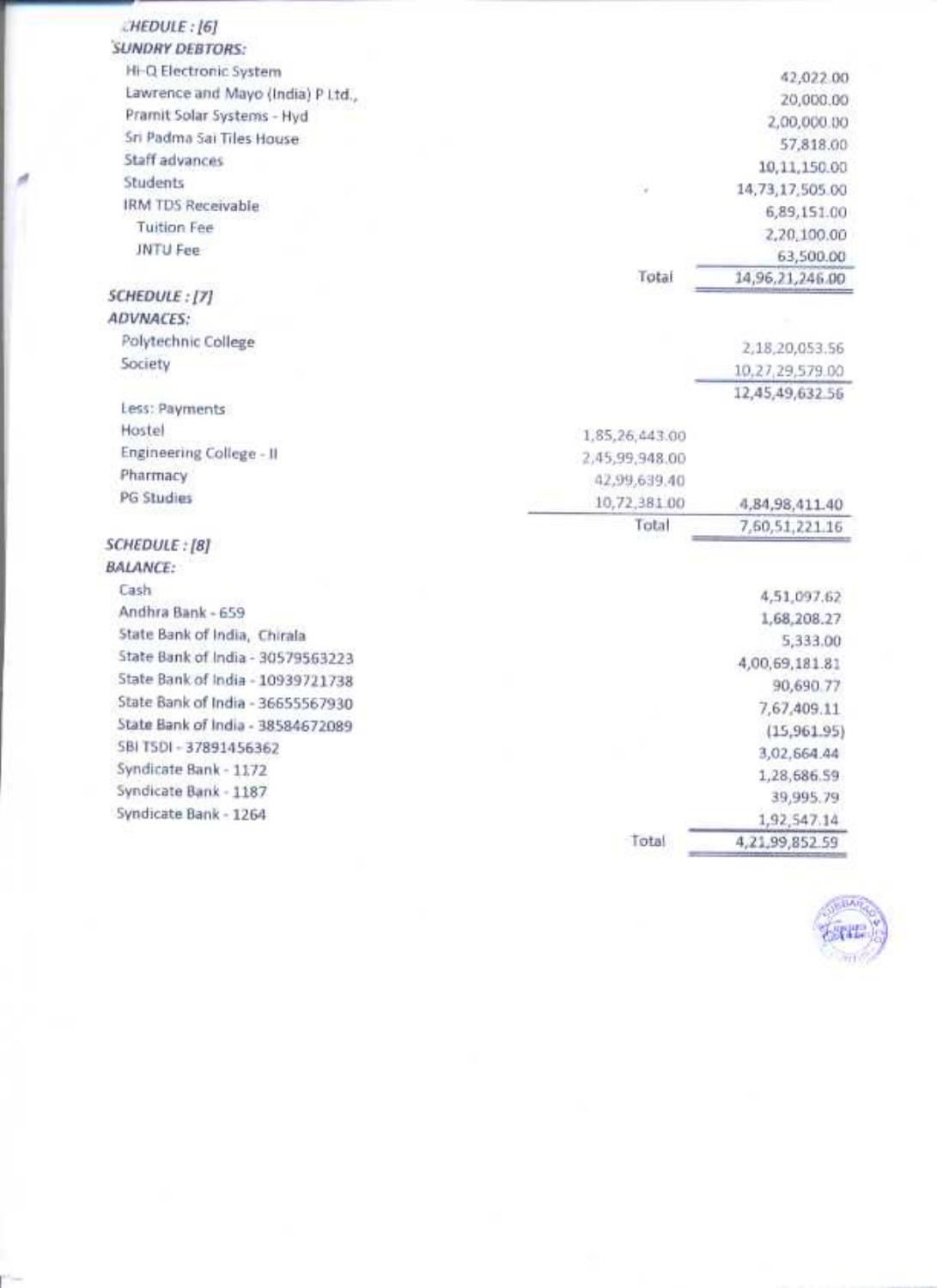| ۱       |
|---------|
| I)<br>n |
| í       |

| 43.32.128<br>2,18,59,955<br>6,87,306<br>10,50,076<br>7,87,259<br>2,58,783<br>3,10,492<br>76,522<br>35,223<br>25,488<br>55,059<br>5,95,215<br>45,39,756<br>4,955<br>6,62,056<br>1,71,091<br>18,800<br>13,130<br>1,27,042<br>9,38,574<br>2,78,977<br>28,797<br>122.342<br>20,595<br>4,706<br>67,161<br>$\frac{11.153}{4,804}$<br>2,56,027<br>56,456<br>8,483<br>7,86,310<br>9,860<br>1,44,237<br>I <sub>1</sub> 12,990<br>7 (ii) 538<br>4,55,782<br>38,30,091<br>11,077<br>31-03-20<br>As at<br>2,03,07,988<br>45,60,135<br>7,36,584<br>41,439<br>3,51,510<br>2,80,151<br>3,65,285<br>25,933<br>47,976<br>3,28,208<br>9,26,187<br>6,50,798<br>8,40,901<br>33,878<br>3,37,462<br>15,448<br>7,72,807<br>6,76,390<br>1,31,329<br>1,43,932<br>4,97,814<br>22,064<br>1,49,461<br>1,59,691<br>9,980<br>24,229<br>53,919<br>13,032<br>1,32,929<br>9.05.457<br>79.013<br>11,581<br>9.25,070<br>5,537<br>3,01,208<br>5,651<br>$01 - 04 - 19$<br>As at<br>Ş<br>5,39,754<br>50,05,499<br>21,33,982<br>2,87,434<br>3,74,599<br>13,504<br>16,992<br>51,840<br>9,07,422<br>2,47,687<br>2,72,457<br>86,741<br>5,76,668<br>14,29,275<br>12,37,954<br>10,502<br>1,54,544<br>8,54,026<br>4,60,18,910<br>2,82,175<br>1,03,55,988<br>19,596<br>22,76,948<br>11.578<br>17,979<br>6,57,333<br>11,47,560<br>32,887<br>1,740<br>61,379<br>97,833<br>45,40,807<br>18,36,891<br>10,26,453<br>17.19.369<br>34,011<br>3,49,455<br>7,29,921<br>1,89,461<br>31-03-20<br>Upto<br>6,82,<br>For the year<br>6,216<br>52,726<br>85,308<br>1,38,928<br>1,14,060<br>54,793<br>16,992<br>12,593<br>9,716<br>50,619<br>11,50,524<br>36,174<br>1,05,038<br>874<br>5,082<br>13,504<br>01,135<br>1,16,831<br>19,699<br>2,317<br>1,65,691<br>21,590<br>11,852<br>6,75,898<br>80,432<br>1,968<br>848<br>2,28,00<br>25,454<br>830<br>1,740<br>9,963<br>1,38,751<br>3,634<br>19,939<br>1,35,818<br>1,497<br>1,355<br>45,181<br>m<br>to"<br>Deductions<br>transfers<br>×<br>٠<br>×<br>and/or<br>$^\mathrm{+}$<br>÷<br>×<br>٠<br>ŕ<br>54,975<br>2,11,513<br>2,81,218<br>3,21,872<br>19,48,674<br>1.58,397<br>52,029<br>3,67,691<br>11,32,916<br><b>29,307</b><br>77,024<br>5, 27, 437<br>4,52,17,775<br>95,515<br>43,75,172<br>13:78,555<br>1,49,463<br>17,20,057<br>10,04,034<br>10,67,128<br>16,482<br>31,416<br>2,10,585<br>1,87,506<br>8,34,327<br>18,749<br>,38,188<br>3,11,74<br>7,04,467<br>96,80,090<br>30,377<br>3,04,274<br>15,83,550<br>6,45,481<br>10:747<br>6,62,777<br>9,627<br>31-03-19<br>Upto<br>¥<br>w<br>ᆒ<br>4,43,548<br>2,68,65,454<br>9,34,993<br>31,84,058<br>90,025<br>12,93,678<br>6,73,382<br>12,17,914<br>42,480<br>70,640<br>8,55,645<br>1,41,800<br>18,33,169<br>5,05,58,676<br>9,65,656<br>3,54,517<br>17,16,117<br>54,79,376<br>3,22,657<br>15,457<br>1,10,963<br>11,53,495<br>8,74,158<br>1,41,86,079<br>1,83,341<br>7,24,494<br>16,03,342<br>26,462<br>44,040<br>30,65,258<br>54,606<br>24,98,947<br>24,400<br>2,00,538<br>48,71.88<br>16,784<br>11,600<br>1,17,835<br>6,05,482<br>24,89,007<br>31-03-20<br>As at<br>Deductions<br>transfers<br>and/or<br>90,026<br>5,000<br>4,98,800<br>27,02,491<br>42,480<br>5,400<br>16,800<br>49,455<br>45,00,000<br>1,02,500<br>3,31,397<br>38,400<br>89,925<br>1,540<br>11,600<br>Additions<br>12,500<br>transfers<br>and / or<br>×<br>9,34,293<br>26,85,259<br>2,41,62,963<br>4,38,548<br>3,22,657<br>6,73,382<br>12,93,878<br>12,17,934<br>65,240<br>1,25,000<br>8,55,645<br>4,60,58,676<br>17,83,714<br>17,16,117<br>9,65,656<br>1,83,941<br>51,47,979<br>23,96,447<br>11,53,495<br>1,10,96<br>15,64,942<br>8,74,15B<br>48,71.88<br>7,24,494<br>26,462<br>A1,02,154<br>\$4,606<br>42,500<br>24,400<br>30,63,258<br>5,05,482<br>7,95,706<br>16,284<br>1,05,335<br>2,00,538<br>15,457<br>3,54,517<br>$01 - 04 - 19$<br>As at<br>⊶<br>Bectrical LED Highmast Lights<br>PARTICULARS<br>Garden Cutting Machine<br>Drawing Lab equipment<br><b>Blo-Metric Machinery</b><br>Hostel cooking wassels<br>Building Boys Hostel<br>Duplicating Machine<br>Civil Lab Equipment<br>ECE Lab Equipment<br>EEE Lab Equipment<br>Canteen Materials<br><b>Counting Machine</b><br>Cement Benches<br>Building - Hostel<br><b>Air Conditioners</b><br>Library Building<br>Fire Equipment<br>Chemistry Lab<br>Computer Lab<br><b>Black boards</b><br><b>Hydraulic Lab</b><br>Fax Machine<br>CC Cemeras<br>Computers<br>Cell Phone<br>Equipment<br>Immova Car<br>Generator<br>H <sub>P</sub> Motor<br>Indica Car<br>Furniture<br>Batter's<br>Camera<br>H.T. Line<br>Geezens<br>EIE Lab<br>Grinder<br>EPABX<br>Grills<br>Fans<br>Bus<br>S. No.<br>읅<br>E<br>鹄<br>呉<br>쁡<br>millim)<br>淂<br>끸<br>其<br>舄<br>÷<br>$10111 - 101$<br>ħ<br>R<br>26<br>÷<br>$\alpha$<br>l ch<br>$\approx$<br>皿<br>岸<br>閌<br>ħ<br>問<br>A<br>Ħ<br>묶<br>위품<br>$\frac{55}{10}$<br>昂<br>嚣<br>開<br>$\frac{80}{17}$<br>祟<br>ą<br>昂<br>Ę |  |  | GROSS BLOCK |  | DEPRECIATION | NET BLOCK |  |
|-------------------------------------------------------------------------------------------------------------------------------------------------------------------------------------------------------------------------------------------------------------------------------------------------------------------------------------------------------------------------------------------------------------------------------------------------------------------------------------------------------------------------------------------------------------------------------------------------------------------------------------------------------------------------------------------------------------------------------------------------------------------------------------------------------------------------------------------------------------------------------------------------------------------------------------------------------------------------------------------------------------------------------------------------------------------------------------------------------------------------------------------------------------------------------------------------------------------------------------------------------------------------------------------------------------------------------------------------------------------------------------------------------------------------------------------------------------------------------------------------------------------------------------------------------------------------------------------------------------------------------------------------------------------------------------------------------------------------------------------------------------------------------------------------------------------------------------------------------------------------------------------------------------------------------------------------------------------------------------------------------------------------------------------------------------------------------------------------------------------------------------------------------------------------------------------------------------------------------------------------------------------------------------------------------------------------------------------------------------------------------------------------------------------------------------------------------------------------------------------------------------------------------------------------------------------------------------------------------------------------------------------------------------------------------------------------------------------------------------------------------------------------------------------------------------------------------------------------------------------------------------------------------------------------------------------------------------------------------------------------------------------------------------------------------------------------------------------------------------------------------------------------------------------------------------------------------------------------------------------------------------------------------------------------------------------------------------------------------------------------------------------------------------------------------------------------------------------------------------------------------------------------------------------------------------------------------------------------------------------------------------------------------------------------------------------------------------------------------------------------------------------------------------------------------------------------------------------------------------------------------------------------------------------------------------------------------------------------------------------------------------------------------------------------------------------------------------------------------------------------------------------------------------------------------------------------------------------------------------------------------------------------------------------------------------------------------------------------------------------------------------------------------------------------------------------------------------------------------------------------------------------------------------------------------------------------------------------------------------------------------------------------------------------------------------------------------------------------------------------------------------------------------------------------------------|--|--|-------------|--|--------------|-----------|--|
|                                                                                                                                                                                                                                                                                                                                                                                                                                                                                                                                                                                                                                                                                                                                                                                                                                                                                                                                                                                                                                                                                                                                                                                                                                                                                                                                                                                                                                                                                                                                                                                                                                                                                                                                                                                                                                                                                                                                                                                                                                                                                                                                                                                                                                                                                                                                                                                                                                                                                                                                                                                                                                                                                                                                                                                                                                                                                                                                                                                                                                                                                                                                                                                                                                                                                                                                                                                                                                                                                                                                                                                                                                                                                                                                                                                                                                                                                                                                                                                                                                                                                                                                                                                                                                                                                                                                                                                                                                                                                                                                                                                                                                                                                                                                                                                                             |  |  |             |  |              |           |  |
|                                                                                                                                                                                                                                                                                                                                                                                                                                                                                                                                                                                                                                                                                                                                                                                                                                                                                                                                                                                                                                                                                                                                                                                                                                                                                                                                                                                                                                                                                                                                                                                                                                                                                                                                                                                                                                                                                                                                                                                                                                                                                                                                                                                                                                                                                                                                                                                                                                                                                                                                                                                                                                                                                                                                                                                                                                                                                                                                                                                                                                                                                                                                                                                                                                                                                                                                                                                                                                                                                                                                                                                                                                                                                                                                                                                                                                                                                                                                                                                                                                                                                                                                                                                                                                                                                                                                                                                                                                                                                                                                                                                                                                                                                                                                                                                                             |  |  |             |  |              |           |  |
|                                                                                                                                                                                                                                                                                                                                                                                                                                                                                                                                                                                                                                                                                                                                                                                                                                                                                                                                                                                                                                                                                                                                                                                                                                                                                                                                                                                                                                                                                                                                                                                                                                                                                                                                                                                                                                                                                                                                                                                                                                                                                                                                                                                                                                                                                                                                                                                                                                                                                                                                                                                                                                                                                                                                                                                                                                                                                                                                                                                                                                                                                                                                                                                                                                                                                                                                                                                                                                                                                                                                                                                                                                                                                                                                                                                                                                                                                                                                                                                                                                                                                                                                                                                                                                                                                                                                                                                                                                                                                                                                                                                                                                                                                                                                                                                                             |  |  |             |  |              |           |  |
|                                                                                                                                                                                                                                                                                                                                                                                                                                                                                                                                                                                                                                                                                                                                                                                                                                                                                                                                                                                                                                                                                                                                                                                                                                                                                                                                                                                                                                                                                                                                                                                                                                                                                                                                                                                                                                                                                                                                                                                                                                                                                                                                                                                                                                                                                                                                                                                                                                                                                                                                                                                                                                                                                                                                                                                                                                                                                                                                                                                                                                                                                                                                                                                                                                                                                                                                                                                                                                                                                                                                                                                                                                                                                                                                                                                                                                                                                                                                                                                                                                                                                                                                                                                                                                                                                                                                                                                                                                                                                                                                                                                                                                                                                                                                                                                                             |  |  |             |  |              |           |  |
|                                                                                                                                                                                                                                                                                                                                                                                                                                                                                                                                                                                                                                                                                                                                                                                                                                                                                                                                                                                                                                                                                                                                                                                                                                                                                                                                                                                                                                                                                                                                                                                                                                                                                                                                                                                                                                                                                                                                                                                                                                                                                                                                                                                                                                                                                                                                                                                                                                                                                                                                                                                                                                                                                                                                                                                                                                                                                                                                                                                                                                                                                                                                                                                                                                                                                                                                                                                                                                                                                                                                                                                                                                                                                                                                                                                                                                                                                                                                                                                                                                                                                                                                                                                                                                                                                                                                                                                                                                                                                                                                                                                                                                                                                                                                                                                                             |  |  |             |  |              |           |  |
|                                                                                                                                                                                                                                                                                                                                                                                                                                                                                                                                                                                                                                                                                                                                                                                                                                                                                                                                                                                                                                                                                                                                                                                                                                                                                                                                                                                                                                                                                                                                                                                                                                                                                                                                                                                                                                                                                                                                                                                                                                                                                                                                                                                                                                                                                                                                                                                                                                                                                                                                                                                                                                                                                                                                                                                                                                                                                                                                                                                                                                                                                                                                                                                                                                                                                                                                                                                                                                                                                                                                                                                                                                                                                                                                                                                                                                                                                                                                                                                                                                                                                                                                                                                                                                                                                                                                                                                                                                                                                                                                                                                                                                                                                                                                                                                                             |  |  |             |  |              |           |  |
|                                                                                                                                                                                                                                                                                                                                                                                                                                                                                                                                                                                                                                                                                                                                                                                                                                                                                                                                                                                                                                                                                                                                                                                                                                                                                                                                                                                                                                                                                                                                                                                                                                                                                                                                                                                                                                                                                                                                                                                                                                                                                                                                                                                                                                                                                                                                                                                                                                                                                                                                                                                                                                                                                                                                                                                                                                                                                                                                                                                                                                                                                                                                                                                                                                                                                                                                                                                                                                                                                                                                                                                                                                                                                                                                                                                                                                                                                                                                                                                                                                                                                                                                                                                                                                                                                                                                                                                                                                                                                                                                                                                                                                                                                                                                                                                                             |  |  |             |  |              |           |  |
|                                                                                                                                                                                                                                                                                                                                                                                                                                                                                                                                                                                                                                                                                                                                                                                                                                                                                                                                                                                                                                                                                                                                                                                                                                                                                                                                                                                                                                                                                                                                                                                                                                                                                                                                                                                                                                                                                                                                                                                                                                                                                                                                                                                                                                                                                                                                                                                                                                                                                                                                                                                                                                                                                                                                                                                                                                                                                                                                                                                                                                                                                                                                                                                                                                                                                                                                                                                                                                                                                                                                                                                                                                                                                                                                                                                                                                                                                                                                                                                                                                                                                                                                                                                                                                                                                                                                                                                                                                                                                                                                                                                                                                                                                                                                                                                                             |  |  |             |  |              |           |  |
|                                                                                                                                                                                                                                                                                                                                                                                                                                                                                                                                                                                                                                                                                                                                                                                                                                                                                                                                                                                                                                                                                                                                                                                                                                                                                                                                                                                                                                                                                                                                                                                                                                                                                                                                                                                                                                                                                                                                                                                                                                                                                                                                                                                                                                                                                                                                                                                                                                                                                                                                                                                                                                                                                                                                                                                                                                                                                                                                                                                                                                                                                                                                                                                                                                                                                                                                                                                                                                                                                                                                                                                                                                                                                                                                                                                                                                                                                                                                                                                                                                                                                                                                                                                                                                                                                                                                                                                                                                                                                                                                                                                                                                                                                                                                                                                                             |  |  |             |  |              |           |  |
|                                                                                                                                                                                                                                                                                                                                                                                                                                                                                                                                                                                                                                                                                                                                                                                                                                                                                                                                                                                                                                                                                                                                                                                                                                                                                                                                                                                                                                                                                                                                                                                                                                                                                                                                                                                                                                                                                                                                                                                                                                                                                                                                                                                                                                                                                                                                                                                                                                                                                                                                                                                                                                                                                                                                                                                                                                                                                                                                                                                                                                                                                                                                                                                                                                                                                                                                                                                                                                                                                                                                                                                                                                                                                                                                                                                                                                                                                                                                                                                                                                                                                                                                                                                                                                                                                                                                                                                                                                                                                                                                                                                                                                                                                                                                                                                                             |  |  |             |  |              |           |  |
|                                                                                                                                                                                                                                                                                                                                                                                                                                                                                                                                                                                                                                                                                                                                                                                                                                                                                                                                                                                                                                                                                                                                                                                                                                                                                                                                                                                                                                                                                                                                                                                                                                                                                                                                                                                                                                                                                                                                                                                                                                                                                                                                                                                                                                                                                                                                                                                                                                                                                                                                                                                                                                                                                                                                                                                                                                                                                                                                                                                                                                                                                                                                                                                                                                                                                                                                                                                                                                                                                                                                                                                                                                                                                                                                                                                                                                                                                                                                                                                                                                                                                                                                                                                                                                                                                                                                                                                                                                                                                                                                                                                                                                                                                                                                                                                                             |  |  |             |  |              |           |  |
|                                                                                                                                                                                                                                                                                                                                                                                                                                                                                                                                                                                                                                                                                                                                                                                                                                                                                                                                                                                                                                                                                                                                                                                                                                                                                                                                                                                                                                                                                                                                                                                                                                                                                                                                                                                                                                                                                                                                                                                                                                                                                                                                                                                                                                                                                                                                                                                                                                                                                                                                                                                                                                                                                                                                                                                                                                                                                                                                                                                                                                                                                                                                                                                                                                                                                                                                                                                                                                                                                                                                                                                                                                                                                                                                                                                                                                                                                                                                                                                                                                                                                                                                                                                                                                                                                                                                                                                                                                                                                                                                                                                                                                                                                                                                                                                                             |  |  |             |  |              |           |  |
|                                                                                                                                                                                                                                                                                                                                                                                                                                                                                                                                                                                                                                                                                                                                                                                                                                                                                                                                                                                                                                                                                                                                                                                                                                                                                                                                                                                                                                                                                                                                                                                                                                                                                                                                                                                                                                                                                                                                                                                                                                                                                                                                                                                                                                                                                                                                                                                                                                                                                                                                                                                                                                                                                                                                                                                                                                                                                                                                                                                                                                                                                                                                                                                                                                                                                                                                                                                                                                                                                                                                                                                                                                                                                                                                                                                                                                                                                                                                                                                                                                                                                                                                                                                                                                                                                                                                                                                                                                                                                                                                                                                                                                                                                                                                                                                                             |  |  |             |  |              |           |  |
|                                                                                                                                                                                                                                                                                                                                                                                                                                                                                                                                                                                                                                                                                                                                                                                                                                                                                                                                                                                                                                                                                                                                                                                                                                                                                                                                                                                                                                                                                                                                                                                                                                                                                                                                                                                                                                                                                                                                                                                                                                                                                                                                                                                                                                                                                                                                                                                                                                                                                                                                                                                                                                                                                                                                                                                                                                                                                                                                                                                                                                                                                                                                                                                                                                                                                                                                                                                                                                                                                                                                                                                                                                                                                                                                                                                                                                                                                                                                                                                                                                                                                                                                                                                                                                                                                                                                                                                                                                                                                                                                                                                                                                                                                                                                                                                                             |  |  |             |  |              |           |  |
|                                                                                                                                                                                                                                                                                                                                                                                                                                                                                                                                                                                                                                                                                                                                                                                                                                                                                                                                                                                                                                                                                                                                                                                                                                                                                                                                                                                                                                                                                                                                                                                                                                                                                                                                                                                                                                                                                                                                                                                                                                                                                                                                                                                                                                                                                                                                                                                                                                                                                                                                                                                                                                                                                                                                                                                                                                                                                                                                                                                                                                                                                                                                                                                                                                                                                                                                                                                                                                                                                                                                                                                                                                                                                                                                                                                                                                                                                                                                                                                                                                                                                                                                                                                                                                                                                                                                                                                                                                                                                                                                                                                                                                                                                                                                                                                                             |  |  |             |  |              |           |  |
|                                                                                                                                                                                                                                                                                                                                                                                                                                                                                                                                                                                                                                                                                                                                                                                                                                                                                                                                                                                                                                                                                                                                                                                                                                                                                                                                                                                                                                                                                                                                                                                                                                                                                                                                                                                                                                                                                                                                                                                                                                                                                                                                                                                                                                                                                                                                                                                                                                                                                                                                                                                                                                                                                                                                                                                                                                                                                                                                                                                                                                                                                                                                                                                                                                                                                                                                                                                                                                                                                                                                                                                                                                                                                                                                                                                                                                                                                                                                                                                                                                                                                                                                                                                                                                                                                                                                                                                                                                                                                                                                                                                                                                                                                                                                                                                                             |  |  |             |  |              |           |  |
|                                                                                                                                                                                                                                                                                                                                                                                                                                                                                                                                                                                                                                                                                                                                                                                                                                                                                                                                                                                                                                                                                                                                                                                                                                                                                                                                                                                                                                                                                                                                                                                                                                                                                                                                                                                                                                                                                                                                                                                                                                                                                                                                                                                                                                                                                                                                                                                                                                                                                                                                                                                                                                                                                                                                                                                                                                                                                                                                                                                                                                                                                                                                                                                                                                                                                                                                                                                                                                                                                                                                                                                                                                                                                                                                                                                                                                                                                                                                                                                                                                                                                                                                                                                                                                                                                                                                                                                                                                                                                                                                                                                                                                                                                                                                                                                                             |  |  |             |  |              |           |  |
|                                                                                                                                                                                                                                                                                                                                                                                                                                                                                                                                                                                                                                                                                                                                                                                                                                                                                                                                                                                                                                                                                                                                                                                                                                                                                                                                                                                                                                                                                                                                                                                                                                                                                                                                                                                                                                                                                                                                                                                                                                                                                                                                                                                                                                                                                                                                                                                                                                                                                                                                                                                                                                                                                                                                                                                                                                                                                                                                                                                                                                                                                                                                                                                                                                                                                                                                                                                                                                                                                                                                                                                                                                                                                                                                                                                                                                                                                                                                                                                                                                                                                                                                                                                                                                                                                                                                                                                                                                                                                                                                                                                                                                                                                                                                                                                                             |  |  |             |  |              |           |  |
|                                                                                                                                                                                                                                                                                                                                                                                                                                                                                                                                                                                                                                                                                                                                                                                                                                                                                                                                                                                                                                                                                                                                                                                                                                                                                                                                                                                                                                                                                                                                                                                                                                                                                                                                                                                                                                                                                                                                                                                                                                                                                                                                                                                                                                                                                                                                                                                                                                                                                                                                                                                                                                                                                                                                                                                                                                                                                                                                                                                                                                                                                                                                                                                                                                                                                                                                                                                                                                                                                                                                                                                                                                                                                                                                                                                                                                                                                                                                                                                                                                                                                                                                                                                                                                                                                                                                                                                                                                                                                                                                                                                                                                                                                                                                                                                                             |  |  |             |  |              |           |  |
|                                                                                                                                                                                                                                                                                                                                                                                                                                                                                                                                                                                                                                                                                                                                                                                                                                                                                                                                                                                                                                                                                                                                                                                                                                                                                                                                                                                                                                                                                                                                                                                                                                                                                                                                                                                                                                                                                                                                                                                                                                                                                                                                                                                                                                                                                                                                                                                                                                                                                                                                                                                                                                                                                                                                                                                                                                                                                                                                                                                                                                                                                                                                                                                                                                                                                                                                                                                                                                                                                                                                                                                                                                                                                                                                                                                                                                                                                                                                                                                                                                                                                                                                                                                                                                                                                                                                                                                                                                                                                                                                                                                                                                                                                                                                                                                                             |  |  |             |  |              |           |  |
|                                                                                                                                                                                                                                                                                                                                                                                                                                                                                                                                                                                                                                                                                                                                                                                                                                                                                                                                                                                                                                                                                                                                                                                                                                                                                                                                                                                                                                                                                                                                                                                                                                                                                                                                                                                                                                                                                                                                                                                                                                                                                                                                                                                                                                                                                                                                                                                                                                                                                                                                                                                                                                                                                                                                                                                                                                                                                                                                                                                                                                                                                                                                                                                                                                                                                                                                                                                                                                                                                                                                                                                                                                                                                                                                                                                                                                                                                                                                                                                                                                                                                                                                                                                                                                                                                                                                                                                                                                                                                                                                                                                                                                                                                                                                                                                                             |  |  |             |  |              |           |  |
|                                                                                                                                                                                                                                                                                                                                                                                                                                                                                                                                                                                                                                                                                                                                                                                                                                                                                                                                                                                                                                                                                                                                                                                                                                                                                                                                                                                                                                                                                                                                                                                                                                                                                                                                                                                                                                                                                                                                                                                                                                                                                                                                                                                                                                                                                                                                                                                                                                                                                                                                                                                                                                                                                                                                                                                                                                                                                                                                                                                                                                                                                                                                                                                                                                                                                                                                                                                                                                                                                                                                                                                                                                                                                                                                                                                                                                                                                                                                                                                                                                                                                                                                                                                                                                                                                                                                                                                                                                                                                                                                                                                                                                                                                                                                                                                                             |  |  |             |  |              |           |  |
|                                                                                                                                                                                                                                                                                                                                                                                                                                                                                                                                                                                                                                                                                                                                                                                                                                                                                                                                                                                                                                                                                                                                                                                                                                                                                                                                                                                                                                                                                                                                                                                                                                                                                                                                                                                                                                                                                                                                                                                                                                                                                                                                                                                                                                                                                                                                                                                                                                                                                                                                                                                                                                                                                                                                                                                                                                                                                                                                                                                                                                                                                                                                                                                                                                                                                                                                                                                                                                                                                                                                                                                                                                                                                                                                                                                                                                                                                                                                                                                                                                                                                                                                                                                                                                                                                                                                                                                                                                                                                                                                                                                                                                                                                                                                                                                                             |  |  |             |  |              |           |  |
|                                                                                                                                                                                                                                                                                                                                                                                                                                                                                                                                                                                                                                                                                                                                                                                                                                                                                                                                                                                                                                                                                                                                                                                                                                                                                                                                                                                                                                                                                                                                                                                                                                                                                                                                                                                                                                                                                                                                                                                                                                                                                                                                                                                                                                                                                                                                                                                                                                                                                                                                                                                                                                                                                                                                                                                                                                                                                                                                                                                                                                                                                                                                                                                                                                                                                                                                                                                                                                                                                                                                                                                                                                                                                                                                                                                                                                                                                                                                                                                                                                                                                                                                                                                                                                                                                                                                                                                                                                                                                                                                                                                                                                                                                                                                                                                                             |  |  |             |  |              |           |  |
|                                                                                                                                                                                                                                                                                                                                                                                                                                                                                                                                                                                                                                                                                                                                                                                                                                                                                                                                                                                                                                                                                                                                                                                                                                                                                                                                                                                                                                                                                                                                                                                                                                                                                                                                                                                                                                                                                                                                                                                                                                                                                                                                                                                                                                                                                                                                                                                                                                                                                                                                                                                                                                                                                                                                                                                                                                                                                                                                                                                                                                                                                                                                                                                                                                                                                                                                                                                                                                                                                                                                                                                                                                                                                                                                                                                                                                                                                                                                                                                                                                                                                                                                                                                                                                                                                                                                                                                                                                                                                                                                                                                                                                                                                                                                                                                                             |  |  |             |  |              |           |  |
|                                                                                                                                                                                                                                                                                                                                                                                                                                                                                                                                                                                                                                                                                                                                                                                                                                                                                                                                                                                                                                                                                                                                                                                                                                                                                                                                                                                                                                                                                                                                                                                                                                                                                                                                                                                                                                                                                                                                                                                                                                                                                                                                                                                                                                                                                                                                                                                                                                                                                                                                                                                                                                                                                                                                                                                                                                                                                                                                                                                                                                                                                                                                                                                                                                                                                                                                                                                                                                                                                                                                                                                                                                                                                                                                                                                                                                                                                                                                                                                                                                                                                                                                                                                                                                                                                                                                                                                                                                                                                                                                                                                                                                                                                                                                                                                                             |  |  |             |  |              |           |  |
|                                                                                                                                                                                                                                                                                                                                                                                                                                                                                                                                                                                                                                                                                                                                                                                                                                                                                                                                                                                                                                                                                                                                                                                                                                                                                                                                                                                                                                                                                                                                                                                                                                                                                                                                                                                                                                                                                                                                                                                                                                                                                                                                                                                                                                                                                                                                                                                                                                                                                                                                                                                                                                                                                                                                                                                                                                                                                                                                                                                                                                                                                                                                                                                                                                                                                                                                                                                                                                                                                                                                                                                                                                                                                                                                                                                                                                                                                                                                                                                                                                                                                                                                                                                                                                                                                                                                                                                                                                                                                                                                                                                                                                                                                                                                                                                                             |  |  |             |  |              |           |  |
|                                                                                                                                                                                                                                                                                                                                                                                                                                                                                                                                                                                                                                                                                                                                                                                                                                                                                                                                                                                                                                                                                                                                                                                                                                                                                                                                                                                                                                                                                                                                                                                                                                                                                                                                                                                                                                                                                                                                                                                                                                                                                                                                                                                                                                                                                                                                                                                                                                                                                                                                                                                                                                                                                                                                                                                                                                                                                                                                                                                                                                                                                                                                                                                                                                                                                                                                                                                                                                                                                                                                                                                                                                                                                                                                                                                                                                                                                                                                                                                                                                                                                                                                                                                                                                                                                                                                                                                                                                                                                                                                                                                                                                                                                                                                                                                                             |  |  |             |  |              |           |  |
|                                                                                                                                                                                                                                                                                                                                                                                                                                                                                                                                                                                                                                                                                                                                                                                                                                                                                                                                                                                                                                                                                                                                                                                                                                                                                                                                                                                                                                                                                                                                                                                                                                                                                                                                                                                                                                                                                                                                                                                                                                                                                                                                                                                                                                                                                                                                                                                                                                                                                                                                                                                                                                                                                                                                                                                                                                                                                                                                                                                                                                                                                                                                                                                                                                                                                                                                                                                                                                                                                                                                                                                                                                                                                                                                                                                                                                                                                                                                                                                                                                                                                                                                                                                                                                                                                                                                                                                                                                                                                                                                                                                                                                                                                                                                                                                                             |  |  |             |  |              |           |  |
|                                                                                                                                                                                                                                                                                                                                                                                                                                                                                                                                                                                                                                                                                                                                                                                                                                                                                                                                                                                                                                                                                                                                                                                                                                                                                                                                                                                                                                                                                                                                                                                                                                                                                                                                                                                                                                                                                                                                                                                                                                                                                                                                                                                                                                                                                                                                                                                                                                                                                                                                                                                                                                                                                                                                                                                                                                                                                                                                                                                                                                                                                                                                                                                                                                                                                                                                                                                                                                                                                                                                                                                                                                                                                                                                                                                                                                                                                                                                                                                                                                                                                                                                                                                                                                                                                                                                                                                                                                                                                                                                                                                                                                                                                                                                                                                                             |  |  |             |  |              |           |  |
|                                                                                                                                                                                                                                                                                                                                                                                                                                                                                                                                                                                                                                                                                                                                                                                                                                                                                                                                                                                                                                                                                                                                                                                                                                                                                                                                                                                                                                                                                                                                                                                                                                                                                                                                                                                                                                                                                                                                                                                                                                                                                                                                                                                                                                                                                                                                                                                                                                                                                                                                                                                                                                                                                                                                                                                                                                                                                                                                                                                                                                                                                                                                                                                                                                                                                                                                                                                                                                                                                                                                                                                                                                                                                                                                                                                                                                                                                                                                                                                                                                                                                                                                                                                                                                                                                                                                                                                                                                                                                                                                                                                                                                                                                                                                                                                                             |  |  |             |  |              |           |  |
|                                                                                                                                                                                                                                                                                                                                                                                                                                                                                                                                                                                                                                                                                                                                                                                                                                                                                                                                                                                                                                                                                                                                                                                                                                                                                                                                                                                                                                                                                                                                                                                                                                                                                                                                                                                                                                                                                                                                                                                                                                                                                                                                                                                                                                                                                                                                                                                                                                                                                                                                                                                                                                                                                                                                                                                                                                                                                                                                                                                                                                                                                                                                                                                                                                                                                                                                                                                                                                                                                                                                                                                                                                                                                                                                                                                                                                                                                                                                                                                                                                                                                                                                                                                                                                                                                                                                                                                                                                                                                                                                                                                                                                                                                                                                                                                                             |  |  |             |  |              |           |  |
|                                                                                                                                                                                                                                                                                                                                                                                                                                                                                                                                                                                                                                                                                                                                                                                                                                                                                                                                                                                                                                                                                                                                                                                                                                                                                                                                                                                                                                                                                                                                                                                                                                                                                                                                                                                                                                                                                                                                                                                                                                                                                                                                                                                                                                                                                                                                                                                                                                                                                                                                                                                                                                                                                                                                                                                                                                                                                                                                                                                                                                                                                                                                                                                                                                                                                                                                                                                                                                                                                                                                                                                                                                                                                                                                                                                                                                                                                                                                                                                                                                                                                                                                                                                                                                                                                                                                                                                                                                                                                                                                                                                                                                                                                                                                                                                                             |  |  |             |  |              |           |  |
|                                                                                                                                                                                                                                                                                                                                                                                                                                                                                                                                                                                                                                                                                                                                                                                                                                                                                                                                                                                                                                                                                                                                                                                                                                                                                                                                                                                                                                                                                                                                                                                                                                                                                                                                                                                                                                                                                                                                                                                                                                                                                                                                                                                                                                                                                                                                                                                                                                                                                                                                                                                                                                                                                                                                                                                                                                                                                                                                                                                                                                                                                                                                                                                                                                                                                                                                                                                                                                                                                                                                                                                                                                                                                                                                                                                                                                                                                                                                                                                                                                                                                                                                                                                                                                                                                                                                                                                                                                                                                                                                                                                                                                                                                                                                                                                                             |  |  |             |  |              |           |  |
|                                                                                                                                                                                                                                                                                                                                                                                                                                                                                                                                                                                                                                                                                                                                                                                                                                                                                                                                                                                                                                                                                                                                                                                                                                                                                                                                                                                                                                                                                                                                                                                                                                                                                                                                                                                                                                                                                                                                                                                                                                                                                                                                                                                                                                                                                                                                                                                                                                                                                                                                                                                                                                                                                                                                                                                                                                                                                                                                                                                                                                                                                                                                                                                                                                                                                                                                                                                                                                                                                                                                                                                                                                                                                                                                                                                                                                                                                                                                                                                                                                                                                                                                                                                                                                                                                                                                                                                                                                                                                                                                                                                                                                                                                                                                                                                                             |  |  |             |  |              |           |  |
|                                                                                                                                                                                                                                                                                                                                                                                                                                                                                                                                                                                                                                                                                                                                                                                                                                                                                                                                                                                                                                                                                                                                                                                                                                                                                                                                                                                                                                                                                                                                                                                                                                                                                                                                                                                                                                                                                                                                                                                                                                                                                                                                                                                                                                                                                                                                                                                                                                                                                                                                                                                                                                                                                                                                                                                                                                                                                                                                                                                                                                                                                                                                                                                                                                                                                                                                                                                                                                                                                                                                                                                                                                                                                                                                                                                                                                                                                                                                                                                                                                                                                                                                                                                                                                                                                                                                                                                                                                                                                                                                                                                                                                                                                                                                                                                                             |  |  |             |  |              |           |  |
|                                                                                                                                                                                                                                                                                                                                                                                                                                                                                                                                                                                                                                                                                                                                                                                                                                                                                                                                                                                                                                                                                                                                                                                                                                                                                                                                                                                                                                                                                                                                                                                                                                                                                                                                                                                                                                                                                                                                                                                                                                                                                                                                                                                                                                                                                                                                                                                                                                                                                                                                                                                                                                                                                                                                                                                                                                                                                                                                                                                                                                                                                                                                                                                                                                                                                                                                                                                                                                                                                                                                                                                                                                                                                                                                                                                                                                                                                                                                                                                                                                                                                                                                                                                                                                                                                                                                                                                                                                                                                                                                                                                                                                                                                                                                                                                                             |  |  |             |  |              |           |  |
|                                                                                                                                                                                                                                                                                                                                                                                                                                                                                                                                                                                                                                                                                                                                                                                                                                                                                                                                                                                                                                                                                                                                                                                                                                                                                                                                                                                                                                                                                                                                                                                                                                                                                                                                                                                                                                                                                                                                                                                                                                                                                                                                                                                                                                                                                                                                                                                                                                                                                                                                                                                                                                                                                                                                                                                                                                                                                                                                                                                                                                                                                                                                                                                                                                                                                                                                                                                                                                                                                                                                                                                                                                                                                                                                                                                                                                                                                                                                                                                                                                                                                                                                                                                                                                                                                                                                                                                                                                                                                                                                                                                                                                                                                                                                                                                                             |  |  |             |  |              |           |  |
|                                                                                                                                                                                                                                                                                                                                                                                                                                                                                                                                                                                                                                                                                                                                                                                                                                                                                                                                                                                                                                                                                                                                                                                                                                                                                                                                                                                                                                                                                                                                                                                                                                                                                                                                                                                                                                                                                                                                                                                                                                                                                                                                                                                                                                                                                                                                                                                                                                                                                                                                                                                                                                                                                                                                                                                                                                                                                                                                                                                                                                                                                                                                                                                                                                                                                                                                                                                                                                                                                                                                                                                                                                                                                                                                                                                                                                                                                                                                                                                                                                                                                                                                                                                                                                                                                                                                                                                                                                                                                                                                                                                                                                                                                                                                                                                                             |  |  |             |  |              |           |  |
|                                                                                                                                                                                                                                                                                                                                                                                                                                                                                                                                                                                                                                                                                                                                                                                                                                                                                                                                                                                                                                                                                                                                                                                                                                                                                                                                                                                                                                                                                                                                                                                                                                                                                                                                                                                                                                                                                                                                                                                                                                                                                                                                                                                                                                                                                                                                                                                                                                                                                                                                                                                                                                                                                                                                                                                                                                                                                                                                                                                                                                                                                                                                                                                                                                                                                                                                                                                                                                                                                                                                                                                                                                                                                                                                                                                                                                                                                                                                                                                                                                                                                                                                                                                                                                                                                                                                                                                                                                                                                                                                                                                                                                                                                                                                                                                                             |  |  |             |  |              |           |  |
|                                                                                                                                                                                                                                                                                                                                                                                                                                                                                                                                                                                                                                                                                                                                                                                                                                                                                                                                                                                                                                                                                                                                                                                                                                                                                                                                                                                                                                                                                                                                                                                                                                                                                                                                                                                                                                                                                                                                                                                                                                                                                                                                                                                                                                                                                                                                                                                                                                                                                                                                                                                                                                                                                                                                                                                                                                                                                                                                                                                                                                                                                                                                                                                                                                                                                                                                                                                                                                                                                                                                                                                                                                                                                                                                                                                                                                                                                                                                                                                                                                                                                                                                                                                                                                                                                                                                                                                                                                                                                                                                                                                                                                                                                                                                                                                                             |  |  |             |  |              |           |  |
|                                                                                                                                                                                                                                                                                                                                                                                                                                                                                                                                                                                                                                                                                                                                                                                                                                                                                                                                                                                                                                                                                                                                                                                                                                                                                                                                                                                                                                                                                                                                                                                                                                                                                                                                                                                                                                                                                                                                                                                                                                                                                                                                                                                                                                                                                                                                                                                                                                                                                                                                                                                                                                                                                                                                                                                                                                                                                                                                                                                                                                                                                                                                                                                                                                                                                                                                                                                                                                                                                                                                                                                                                                                                                                                                                                                                                                                                                                                                                                                                                                                                                                                                                                                                                                                                                                                                                                                                                                                                                                                                                                                                                                                                                                                                                                                                             |  |  |             |  |              |           |  |
|                                                                                                                                                                                                                                                                                                                                                                                                                                                                                                                                                                                                                                                                                                                                                                                                                                                                                                                                                                                                                                                                                                                                                                                                                                                                                                                                                                                                                                                                                                                                                                                                                                                                                                                                                                                                                                                                                                                                                                                                                                                                                                                                                                                                                                                                                                                                                                                                                                                                                                                                                                                                                                                                                                                                                                                                                                                                                                                                                                                                                                                                                                                                                                                                                                                                                                                                                                                                                                                                                                                                                                                                                                                                                                                                                                                                                                                                                                                                                                                                                                                                                                                                                                                                                                                                                                                                                                                                                                                                                                                                                                                                                                                                                                                                                                                                             |  |  |             |  |              |           |  |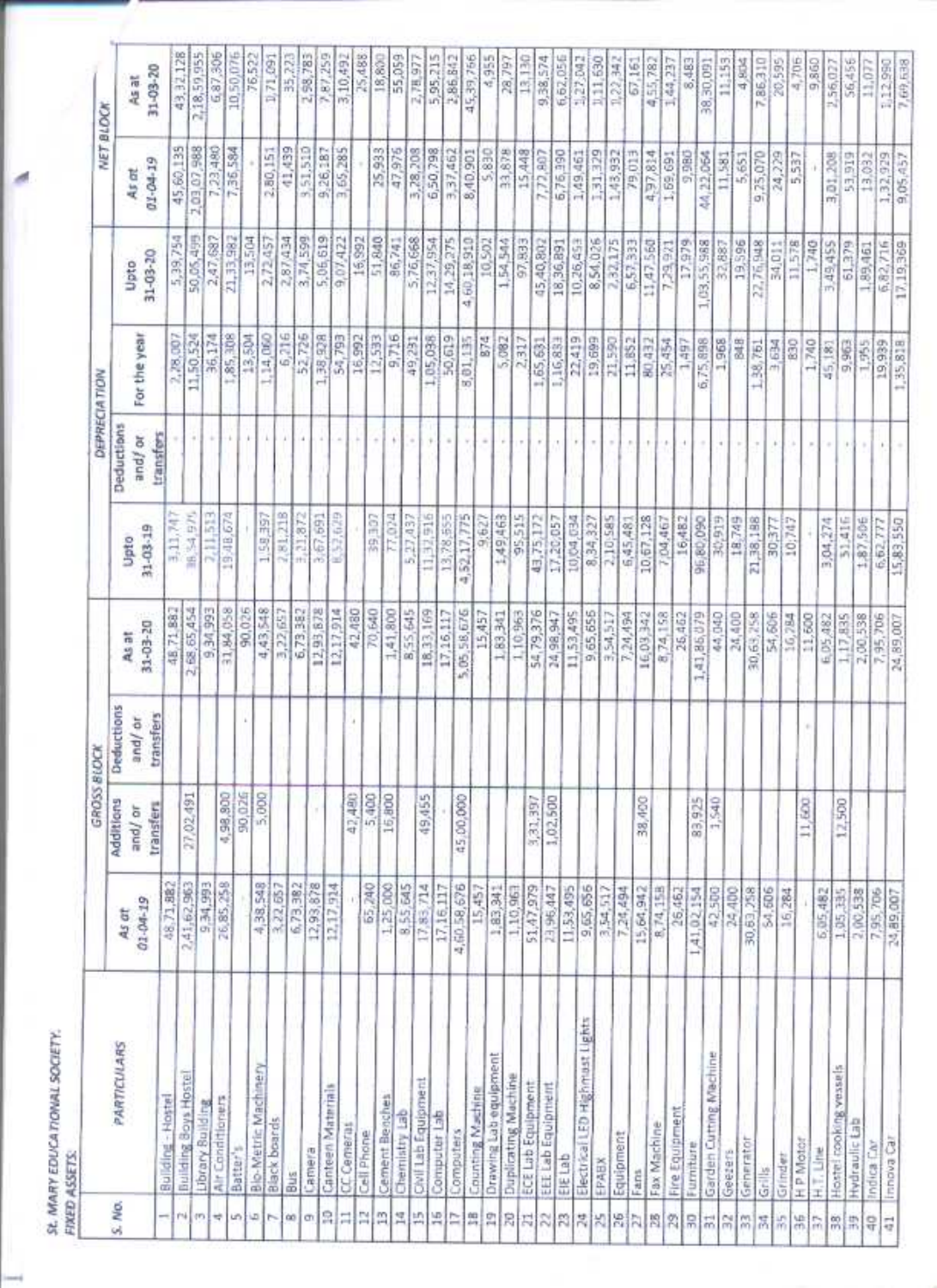| 벆              | inverter                                | 10,084          |             | 10.084       | 7,748             |    | 꾦         | 8.099        | 2,336       | 1,985       |
|----------------|-----------------------------------------|-----------------|-------------|--------------|-------------------|----|-----------|--------------|-------------|-------------|
| ₽              | Lab Shed                                | 9,59,225        |             | 9,59,225     | 4.95.952          |    | 69,491    | 5,65,443     | 63,273<br>ч | 3,93,787    |
| 4              | Library Books                           | 68,88,861       | ľ           | 68,88,861    | 49,99,627         |    | 83,385    | 52,83,012    | 18,89,234   | 16.05.849   |
| 45             | ME Lab Equipment                        |                 | 7,520       | 7,520        |                   |    | 1,128     | 1,128        |             | 6.397       |
| 46             | Mechanical Lab                          | 51,09,766       |             | 51,09,766    | 39,21,895         |    | 1,78,181  | 41,00,076    | 11,87,871   | 10,09,690   |
| 리용             | Motor Vehicles                          | 8,10,982        |             | 8,10,982     | 4,60379           |    | 52,590    | 5,12,969     | 3,50,603    | 2,98,01     |
|                | New Car                                 | 7,17,590        |             | 7,17,530     | 5,18,450          |    | 29,862    | 5,48,312     | 1,99,080    | 1,69,218    |
| ş              | Partition                               | 29,93,025       |             | 29,93,026    | 16,16,325         |    | 2,06,505  | 18, 72, 830  | 13,76,701   | 11.70,196   |
| 요 보면 없는        | Physic Lab                              | 1,84,877        | 51,118      | 2,35,995     | 1,49,387          |    | 12,991    | 1,62,379     | 35,490      | 73,616      |
|                | <b>Pipe line material</b>               | 25,02,069       |             | 25,02,069    | 12,55,596         |    | 1,86,971  | 14,42,56     | 12,46,473   | 10.59,502   |
|                | Play ground & Garden                    | 3,60,680        |             | 3,60,680     | 2,78,496          |    | 12,328    | 2,90,823     | 82,185      | 69,85       |
|                | Plumbing Material                       |                 | 12,871      | 12,871       |                   |    | 1,931     | 1,991        |             | 10.94       |
|                | Printer                                 | 8,60,304        |             | 10,77,408    | 7,80,302          | ÷  | 44,566    | 8,24,868     | 80,002      | 2.52,540    |
|                | Projector                               | 14,54,358       | 2,17,104    | 20,70,258    | 9,31,981          |    | 1,70,742  | 11,02.722    | 5,22,377    | 9,67,536    |
| 2.28           | Refrigerator                            | 62,64           |             | 62,642       | 34,624            |    | 4,203     | 38,827       | 28,018      | 23,815      |
|                | Road                                    |                 | 24,24,242   | 24,24,242    |                   |    | 3,63,636  | 3,63,636     |             | 20,60,606   |
| $\frac{8}{25}$ | Scaner                                  |                 | 40,750      | 40,750       | t.                |    | 16,300    | 16,300       | ł.          | 24,450      |
| 嚣              | z<br>i.<br>ł<br>۲<br>z<br>5<br>Software | 10,46,000       |             | 10,46,000    | 5,10,073          | ì. | 65,389    | 6,75,462     | 4,35,927    | 3,70,538    |
| 3              | Software                                | 67,37,347       | 1,38,500    | 68,75,847    | 61,72,042         |    | 2,81,522  | 35.55.35     | 5,65,305    | 4,22,283    |
| 뎨              | Sonet                                   | 1,83,050        |             | 1,89,050     | 1,61,462          |    | 8,635     | 1,70,097     | 21,588      | 12,953      |
| Q              | Spice Lab                               | 4,55,400        |             | 4,55,400     | 4,25,838          |    | 4,434     | 4,30,772     | 29,562      | 25,128      |
| 21             | Sports Material                         | 7,29,815        |             | 7,29,815     | <b>2006-65-16</b> |    | 50,387    | 4,44,289     | 3,35,913    | 2.85,526    |
| 로              | <b>TATA Auto</b>                        | 4,20,585        |             | 4,20,585     | 2,85,755          |    | 20,224    | 3,05,980     | 1,34,830    | 114,605     |
| 12             | TATA Indica Car                         | 5,69,187        |             | 5,69,187     | 3,69,652          |    | 29,930    | 3,99,582     | 1,99,535    | 1,69,60     |
| 诣              | Television                              | 2,11,550        | 4,87,000    | 6,98,550     | 1,49,240          |    | 82,397    | 2,31,636     | 62,310      | 4,56,914    |
| 히              | Tiles Expenses                          | 14,60,375       | 16,000      | 14,76,375    | 6,84,815          |    | 1,18,734  | 8,03,549     | 7,75,560    | 6,72,826    |
| S              | Trees Cutting Mechine                   | 7,815           |             | 7,815        | 5,158             |    | 58        | 5,556        | 2,657       | 2,259       |
| \$1            | U.P.S                                   | 35,96,382       |             | 35,96,382    | 35,25,404         |    | $10,64$ ) | 35,36,051    | 70,978      | 60,331      |
| R              | Vehicles                                | 2,69,594        |             | 2,69,594     | 2,61,700          |    | 1.184     | 2,62,884     | 7,894       | 6.710       |
| 려              | Water Cooler                            | <b>DOB 6E'S</b> | t           | 5,39,900     | 3,31,551          |    | 31,252    | 3,62,804     | 2,08,349    | 1.77,096    |
| R              | Water Plant                             | 10,11,450       |             | 10,11,450    | 6,40,957          |    | 55,574    | 6,96,53      | 3,70,493    | 3,14,919    |
| 開票             | Web Cam                                 |                 | 44,400      | 44,400       |                   |    | 6,660     | 6,660        |             | 37,740      |
|                | Xerox Machines                          | 8,64,358        | 81,200      | 9.45,558     | 6,98,533          |    | 37,054    | 7,35,586     | 1,65,825    | 2,09,972    |
|                |                                         | 16,32,40,260    | 1,26,28,919 | 17,58,69,179 | 11,23,79,607      |    | 69,75,303 | 11,93,54,910 | 5,08,00,653 | 5,65,14,269 |

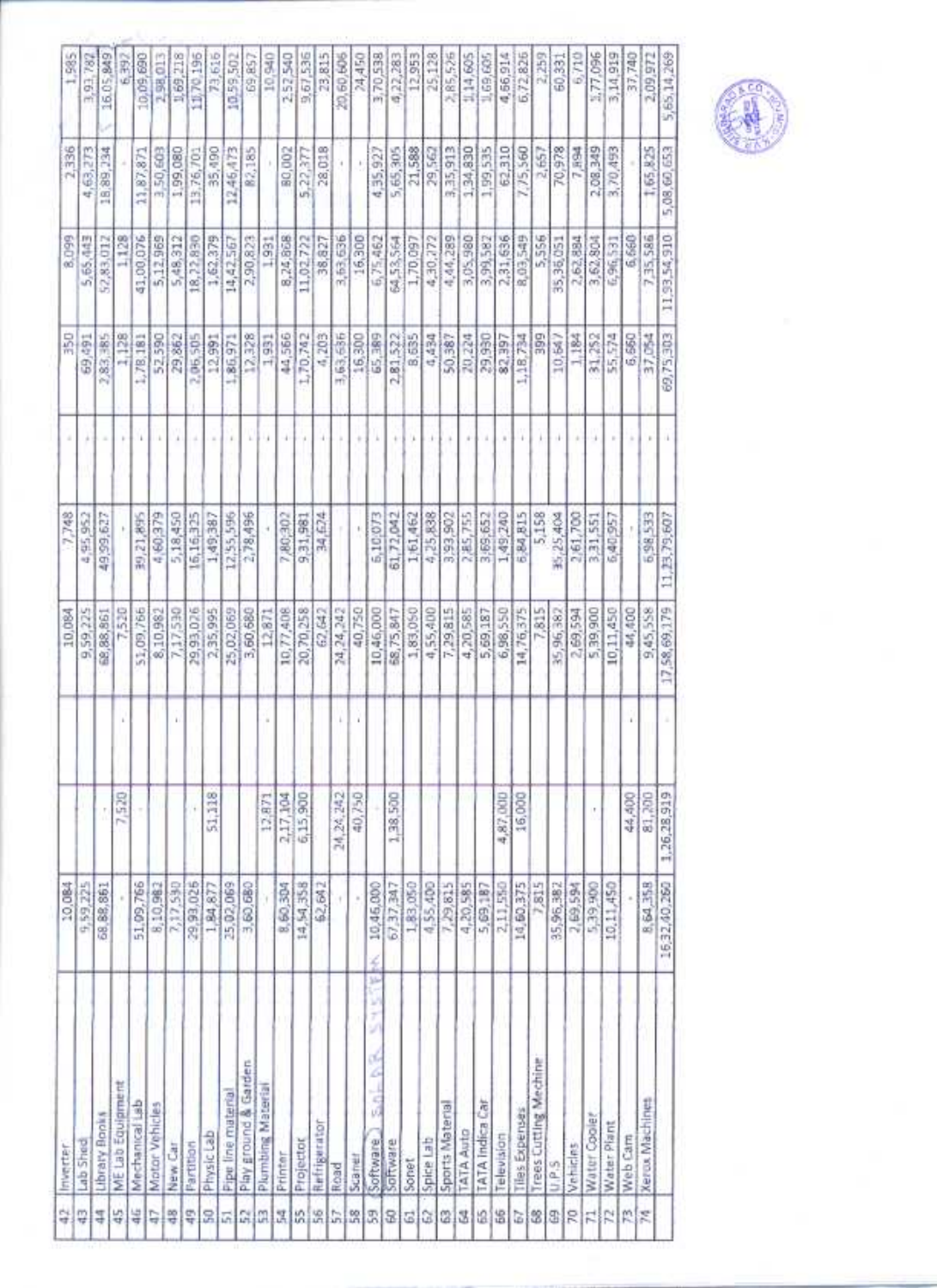St. MARY EDUCATIONAL SOCIETY. [St. Ann's College of Engineering & Technology]

# INCOME AND EXPENDITURE ACCOUNT AS AT MARCH 31, 2020

| <b>INCOME</b>           | Sch. Ref.   | Rs. P.                                                                                                                                  |
|-------------------------|-------------|-----------------------------------------------------------------------------------------------------------------------------------------|
| <b>Fees Collections</b> | $[9]$       | 19,26,82,596.00                                                                                                                         |
| Other Income            | [10]        | 1,51,26,555.44                                                                                                                          |
|                         | Total (1)   | 20,78,09,151.44                                                                                                                         |
| <b>EXPENDITURE</b>      |             |                                                                                                                                         |
| Education               | [11]        | 15,92,43,350.88                                                                                                                         |
| Depreciation            | [4]         | 69,75,303.23                                                                                                                            |
|                         | Total (2)   | 16,62,18,654.11                                                                                                                         |
| Surplus                 | $(1) - (2)$ | 4,15,90,497.33                                                                                                                          |
| Guntur<br>14-01-2021    |             | As per our report even date annexed<br>For K V R SUBBA RAO & CO.<br><b>Chartered Accountants</b><br>a 1 th allow<br>K V R Subba Rao FCA |
|                         |             | Chartered Accountant                                                                                                                    |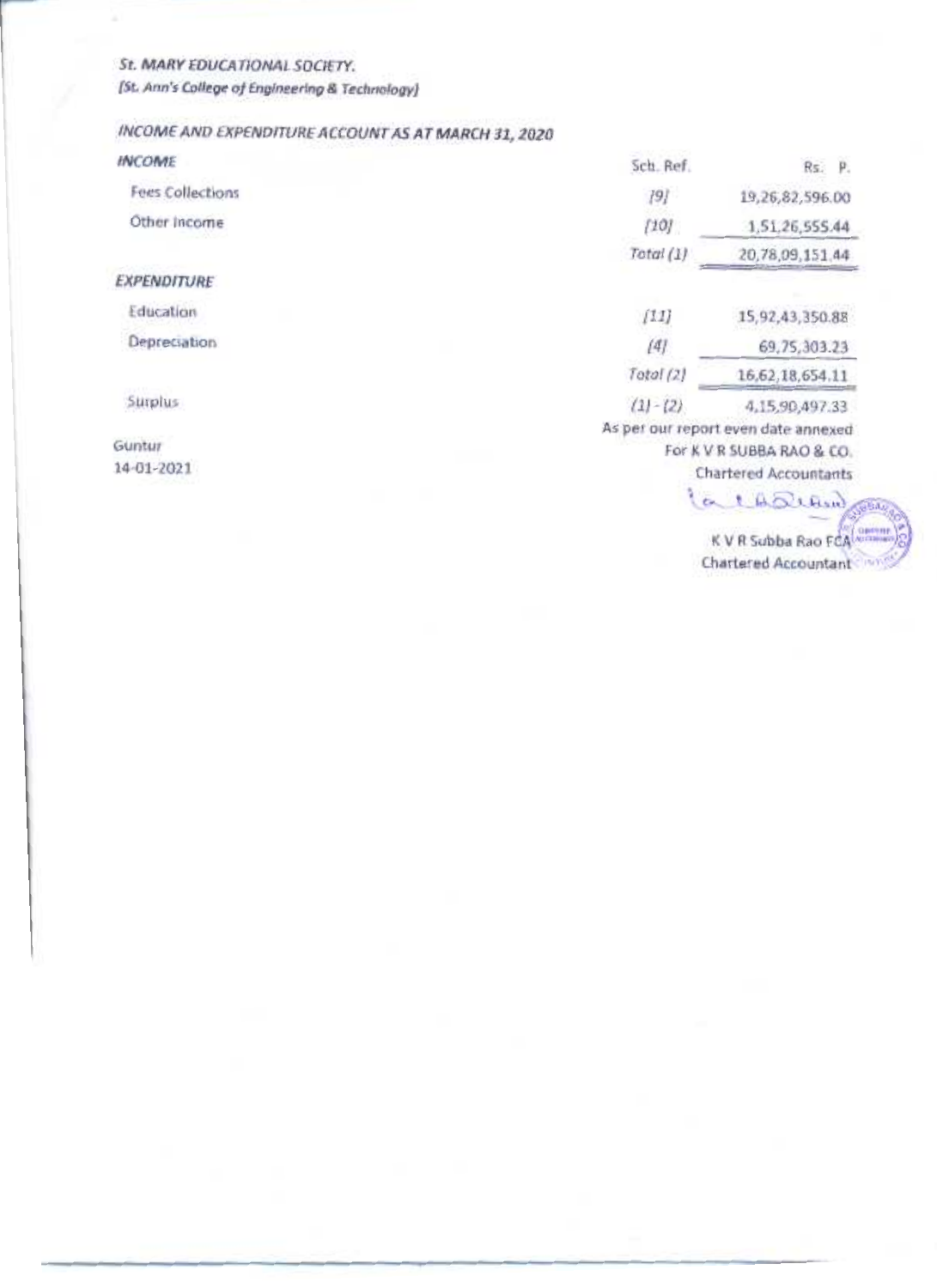#### St. MARY EDUCATIONAL SOCIETY.

[St. Ann's College of Engineering & Technology]

#### SCHEDULES TO INCOME & EXPENDITURE ACCOUNT AS AT MARCH 31, 2020 SCHEDULE: [9]

erre cour

|                                       | Carried down | 2,29,64,205.54                    |
|---------------------------------------|--------------|-----------------------------------|
| Guest House Maintenance               |              | 37,035.00                         |
| Generator Maintenance                 |              | 1,586.15                          |
| Garden Expenses                       |              | 30,66,149.00                      |
| G 5 T Penality                        |              | 1,08,610.00                       |
| G L I C - Diploma                     |              | (4,900.00)                        |
| GLIC-B.Tech (Teaching)                |              | (41,300.00)                       |
| Functions & Celebrations              |              | 1,19,250.00                       |
| Fine Fee                              |              | 3,100.00                          |
| Examination (IRM) Manpower            |              | 3,90,359.78                       |
| Examination                           |              | 1,955.60                          |
| ESI                                   |              | 1,76,047.00                       |
| <b>Electrical Inspection Charges</b>  |              | 8,800.00                          |
| <b>Electacity Charges</b>             |              | 53,84,829.00                      |
| Donations                             |              | 13,611.00                         |
| Discount                              |              | 23,000.00                         |
| Cow Maintenance                       |              | 93,057.00                         |
| Convenor Polytechnic                  |              | 2,580.00                          |
| <b>Councelling Expenses</b>           |              | 44,255.00                         |
| Computer Maintenance & Consumbles     |              | 2,21,850.40                       |
| <b>Bus Maintenance</b>                |              | 1,03,40,000.00                    |
| <b>Bank Charges</b>                   |              | 1,16,370.01                       |
| Boarding & Lodging                    |              | 45,847.00                         |
| Audit Fee                             |              | 10,000.00                         |
| <b>APSCHE User Charges</b>            |              | 13,900.00                         |
| AP State Skil Development Corporation |              | 5,97,436.00                       |
| Application & Service Charges A/c     |              | 29,900.00                         |
| <b>APITA Fee</b>                      |              | 10,000.00                         |
| Advertisement Expenses                |              | 12,79,494.00                      |
| A M C Maintenance                     |              | 3,91,360.00                       |
| A I C T E Approvel Fee                |              | 3,80,023.60                       |
| <b>EDUCATION:</b>                     |              |                                   |
| SCHEDULE: [11]                        |              |                                   |
|                                       |              | 1,51,26,555.44                    |
|                                       | Total        |                                   |
| TDS (PG)                              |              | 7,84,975.00<br>1,76,604.00        |
| Other Deduction                       |              | 83,701.00                         |
| Miscellaneous receipts                |              | 15,28,079.00                      |
| Loss of pay                           |              | 1,06,67,706.44                    |
| Interest<br><b>IRM Rent</b>           |              | 16,74,940.00                      |
|                                       |              | 2,10,550.00                       |
| Examination                           |              |                                   |
| Discount                              |              |                                   |
| <b>OTHER INCOME:</b>                  |              |                                   |
| <b>SCHEDULE: [10]</b>                 |              |                                   |
|                                       | Total        | 19,26,82,596.00                   |
| <b>Tuition fee</b>                    |              | 39, 31, 750.00<br>17,04,49,500.00 |
| Special & JNTU Fee                    | 7            |                                   |
| Library & Lab fee                     |              | 1,82,98,346.00<br>3,000.00        |
| <b>Bus Fee</b>                        |              |                                   |
| <b>FEES COLLECTIONS:</b>              |              |                                   |

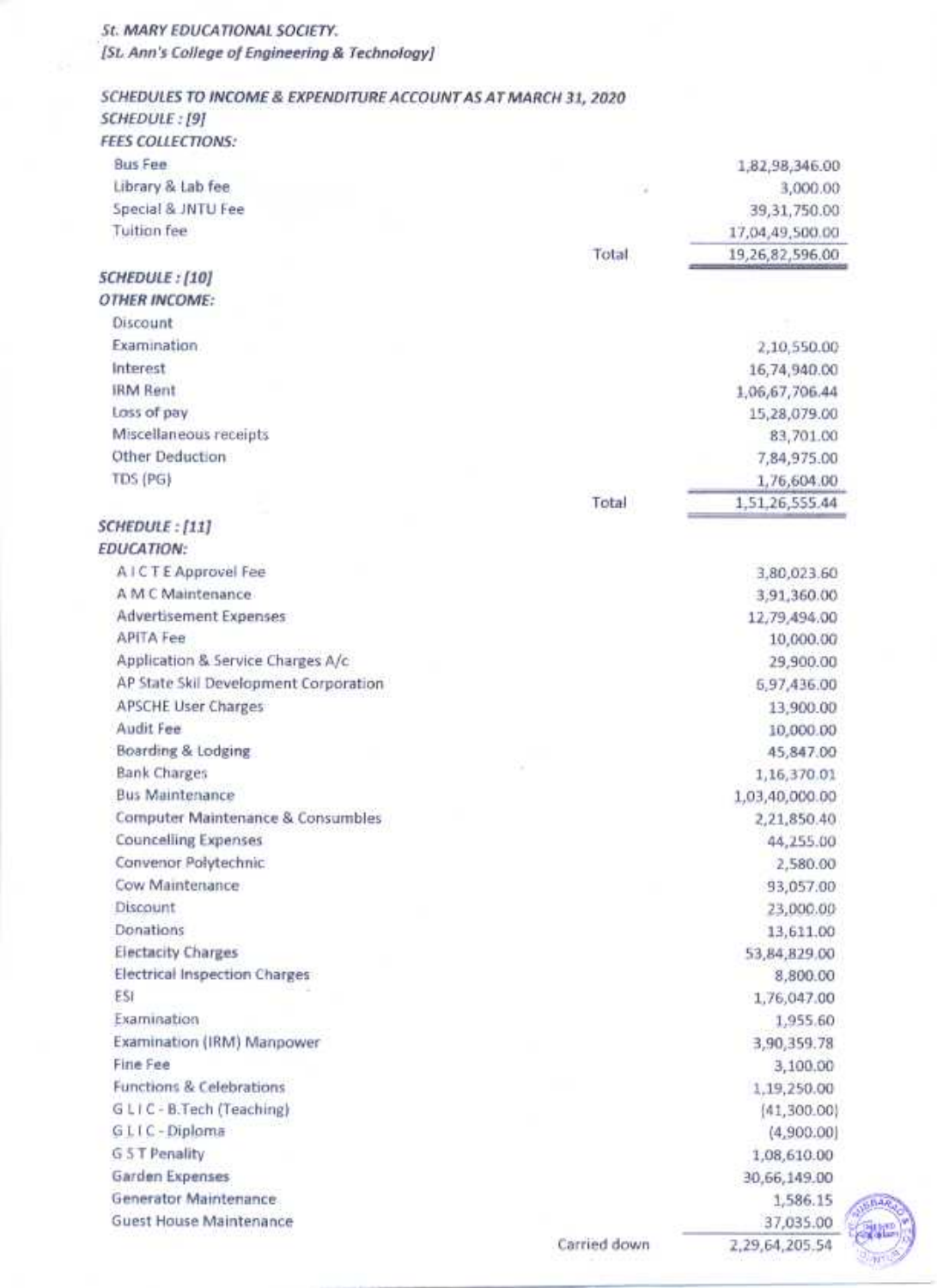|                                           | Brought down | 2,29,64,205.54           |
|-------------------------------------------|--------------|--------------------------|
| <b>Inspection Expenses</b>                |              | 6,814.50                 |
| Insurance - Building                      |              | 1,71,951.00              |
| Insurance - Vehicle                       |              | 12,63,812.00             |
| Insurance Workmen                         |              | 16,131.00                |
| Interest on Vehicles                      |              | 1,03,353.00              |
| Internet Expenses                         |              | 8,56,961.00              |
| <b>IRM Project Expenses</b>               | ×            | 2,80,730.00              |
| Iron Stell Cement Expenses                |              | 4,02,532.00              |
| JNTU Affiliation Fee (M.Tech)             |              | 525.00                   |
| JNTU Common Service Fee (B.Tech)          |              | 16,07,400.00             |
| JNTU Common Service Fee (MBA)             |              | 1,83,300.00              |
| <b>JNTU Common Service Fee (MCA)</b>      |              | 96,350.00                |
| JNTU Cammon Service Fee (M.Tech)          |              | 1,15,150.00              |
| JNTU Common Service Fee (Pharmacy)        |              | 54,050.00                |
| Legal Expenses                            |              | 36,000.00                |
| Lab Maintenance                           |              | 3,40,284.00              |
| <b>LIBRARY JOURNALS</b>                   |              | 8,80,666.00              |
| Medical Expenses                          |              | 50,255.00                |
| Misc Expenses                             |              | 8,647.00                 |
| N B A Expenses                            |              | 7,08,010.00              |
| <b>NPTEL Staff Exam</b>                   |              | 21,300.00                |
| Office Expenses                           |              | 6,62,654.60              |
| P F - Adm. Charges                        |              | 54,631.00                |
| P.F Employers Contribution                |              | 14,92,114.00             |
| P.F Employee Contribution                 |              |                          |
| Paints & Colors                           |              | 4,18,545.00<br>17,016.00 |
| Paper Presentation                        |              |                          |
| Papers & Periodicals                      |              | 4,000.00                 |
| Postage & Telegrams                       |              | 14,705.00                |
| Printing & Stationary                     |              | 31,721.00                |
| Privisional Certificate                   |              | 18, 28, 924. 90          |
| Processing Fee                            |              | 1,39,027.00              |
| Professional Tax - (Buses)                |              | 3,36,700.00              |
| Professional Tax - B. Tech (Non-Teaching) |              | 1,00,000.00              |
| Professional Tax - B.Tech (Teaching)      |              | 4,650.00                 |
| Professional Tax - SACET MBA (Teaching)   |              | 200.00                   |
| Professional Tax - M Tech                 |              | 2,950.00                 |
| Professional Tax - SACET MCA (Teaching)   |              | (5,000.00)               |
| Project Work                              |              | (1,800.00)               |
| Rent, Rates & Taxes                       |              | 1,57,820.80              |
| Repairs & Maintenance (Buildings)         |              | 1,27,730.00              |
| Repairs & Maintenance (Computers)         |              | 1,00,320.00              |
| Repairs & Maintenance (Electrical)        |              | 12,270.00                |
|                                           |              | 1,00,479.72              |
| Repairs & Maintenance (Furniture)         |              | 91,954.00                |
| Repairs & Maintenance (Hostel)            |              | 23,782.00                |
| Repairs & Maintenance (Labs)              |              | 71,695.72                |
| Repairs & Maintenance (Vehicles)          |              | 87,714.00                |
| Roads & Repairs                           |              | 10,000.00                |
| Remunaration for Guest Lecturer           |              | 26,350.00                |
| Senior Civil Judge - Chirala              |              | 2,59,500.00              |
| Salaries - M.Tech                         |              | 1,04,10,868.00           |
| Salaries - Teaching - B.Tech-             |              | 8,29,46,434.00           |
| Salaries - Non - Teaching                 |              | 1,16,47,774.00           |
| Salaries - MBA                            |              | 65,74,921.00             |

è.



Carried down

14,79,19,078.78